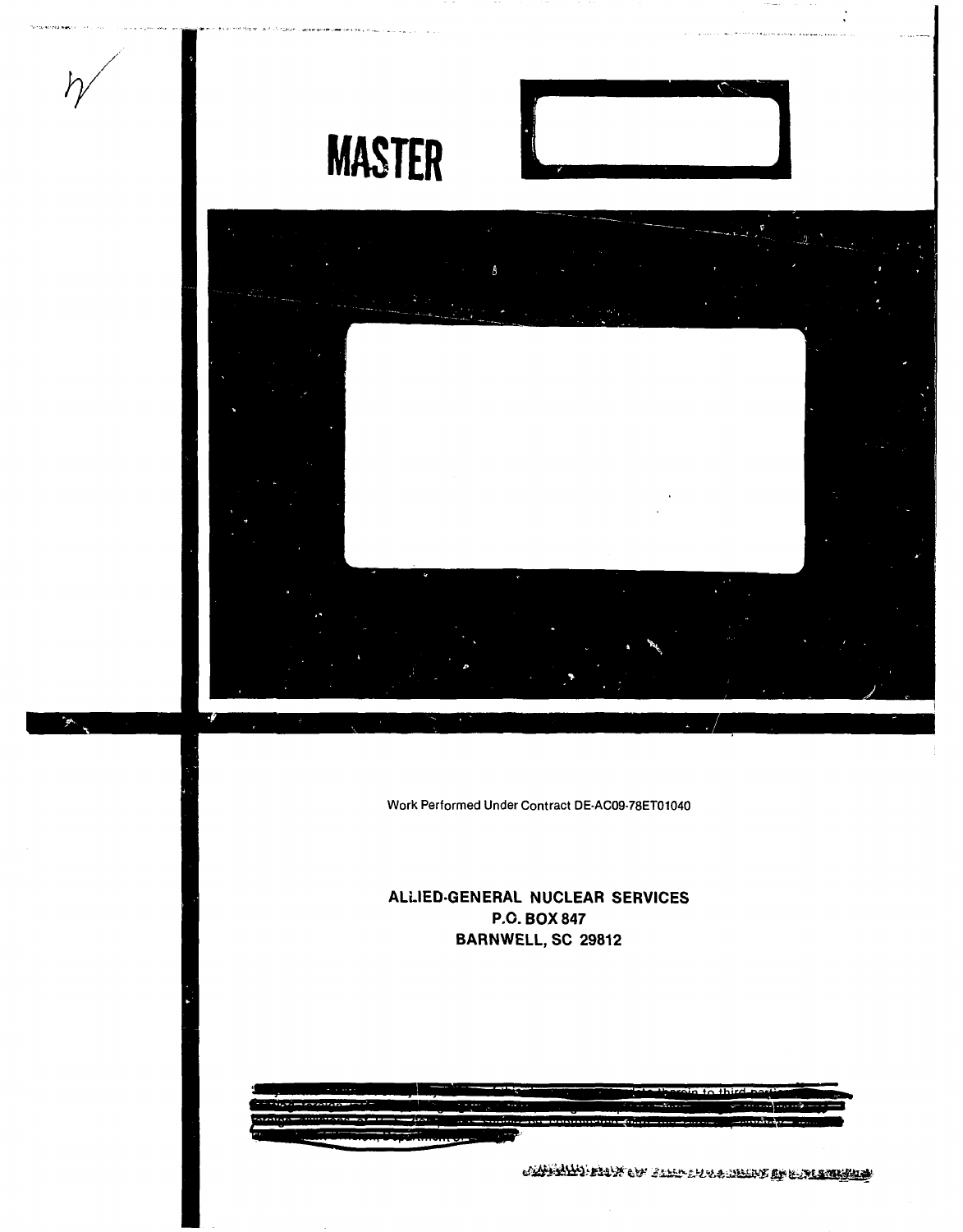AGNS-1040-65

 $C_{0}N_{F} - 190542 - 1$ 

Distribution Category UC-83 Special

COMPUTER CONTROLLED QUALITY OF ANALYTICAL MEASUREMENTS

> John P. Clark George A. Huff

January 1979

For Presentation at the American Society for Quality Control - 33rd Annual Technical Conference in Houston, Texas May 14-16, 1979

"By acceptance of this article, the publisher and/or recipient acknowledges the U.S. Government's right to retain a nonexclusive royalty-free license in and to any copyright covering this paper."

> ALLIED-GENERAL NUCLEAR SERVICES POST OFFICE BOX 847 **BARNWELL, SOUTH CAROLINA 29812**

PREPARED FOR THE DEPARTMENT OF ENERGY FUEL CYCLE PROJECT OFFICE UNDER CONTRACT DE-AC09-78ET01040  $55^{16}$ 

**METRIBUTION OF THE DOCUMENT & IRELENEES**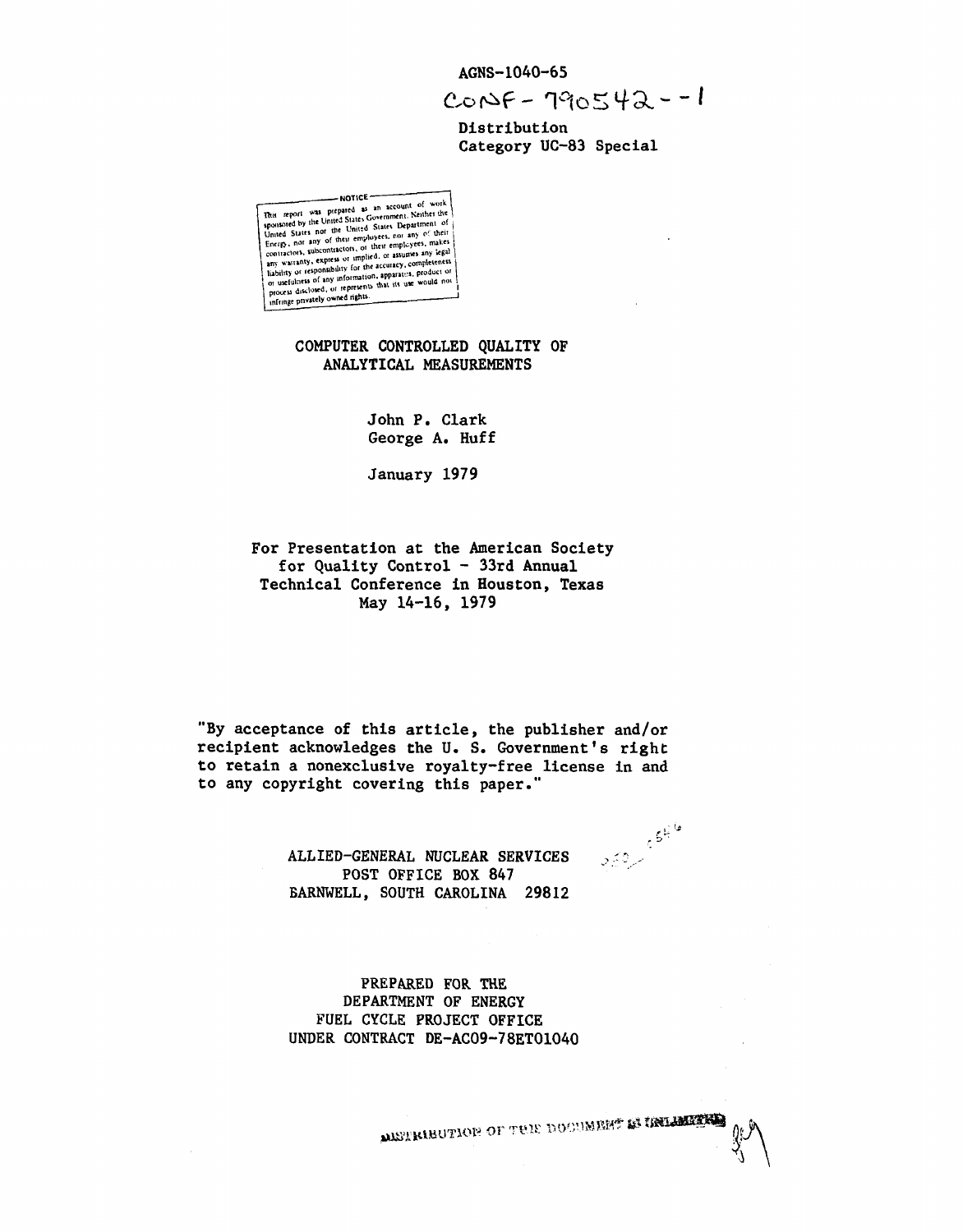### COMPUTER CONTROLLED QUALITY OF ANALYTICAL MEASUREMENTS

## John P. Clark, Supervisor, Analytical Standards Laboratory George A. Huff, Manager, Analytical Services Allied-General Nuclear Services Barnwell, South Carolina

(Work supported by the U. S. Department of Energy, Fuel Cycle Projects Office under Contract No. DE-AC09-78ET01040.)

#### ABSTRACT

A PDP 11/35 computer system is used in evaluating analytical chemistry measurements quality control data at the Barnwell Nuclear Fuel Plant. This computerized measurement quality control system has several features which are not available in manual systems.

These features include such items as real-time measurement control, computer calculated bias corrections and standard deviation estimates, surveillance applications, evaluation of measurement system variables, records storage, immediate analyst recertification, and the elimination of routine analysis of known bench standards.

The effectiveness of the Barnwell computer system has been demonstrated in gathering and assimilating the measurements of over 1100 quality control samples obtained during a recent plant demonstration run. These data were used to determine equations for predicting measurement reliability estimates (bias and precision); to evaluate the measurement systems; and to provide direction for modification of chemistry methods. The analytical chemistry measurement quality control activities represented 10% of the total analytical chemistry effort.

#### OVERVIEW OF THE MEASUREMENT SYSTEMS

A PDP 11/35 computer system has been used to automate an analytical chemistry laboratory measurement quality control program at the Barnwell Nuclear Fuel Plant in Barnwell, South Carolina. (1) The program was set up to determine the reliability, i.e., precision and accuracy, of the measurements generated by the analytical chemistry laboratory personnel and to identify measurements of Quality Control Standards that exceed the control limits.

The Barnwell Nuclear Fuel Plant was built to recover uranium and plutonium from spent light water reactor fuel. When the plant is operated at capacity, 800 analytical chemistry measurements will be required per day. Chemical analyses of process streams and plant products are necessary for controlling processes, calibrating inline monitors, and obtaining nuclear materials accountability measurements. The quality of these measurements is of utmost importance.

The Nuclear Regulatory Commission requires a "Measurement Control Program for Special Nuclear Materials Control and Accounting" as specified in (10 CFR 70.57). The Barnwell program satisfies all of the requirements of this regulation and has been expanded to include all routine analytical chemistry measurements.

The computer system used in the laboratory is shown in Figure 1. It consists of a PDP 11/35 central processing unit with 128K of memory, multiple disk drives, dual magnetic tape transports, and various input-output terminals. Of the five million words of disk storage, one quarter is used for the quality control program activities. Data from the analyzed standards are transferred periodically to magnetic tape for long-term storage. Terminals are located at strategic points in the laboratories, process control room, and administrative building. Currently, a mass spectrometer, a multichannel analyzer, density meters, end fluorophotometers are interfaced directly to the computer system. The computer system has been operating successfully for three years. During this period, less than 1% unscheduled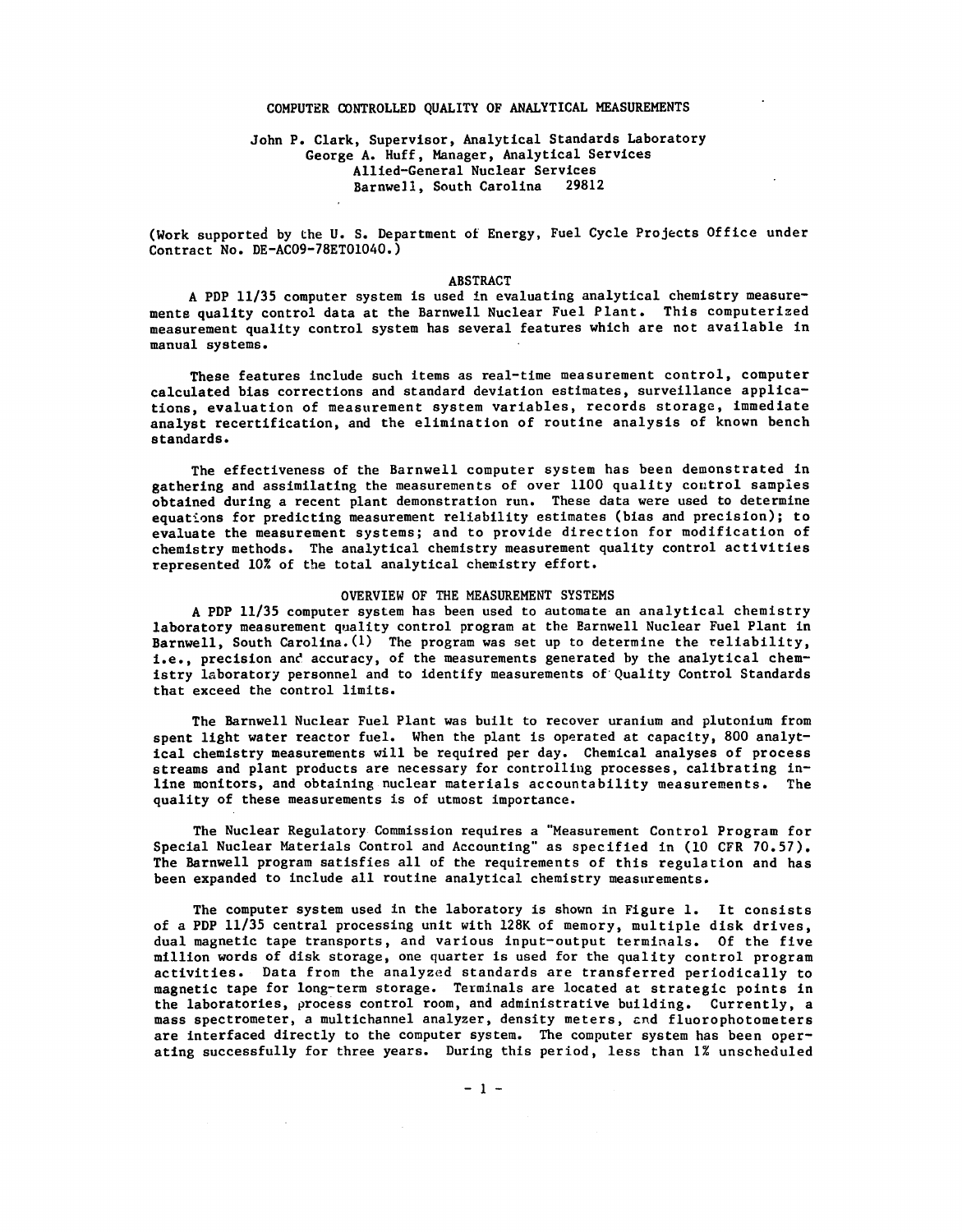downtime has been experienced. The system is built around the RSTS/E (Resource Sharing-Time Sharing) operating system version 6B and utilizes a BASIC PLUS language processor. All application programs for the individual analytical chemistry methods are written in a modular format using this powerful version of BASIC. During a recent eight-week demonstration run, 12,000 measurements were made on over 5,000 samples by laboratory personnel. An evaluation of these measurements is discussed in the last section of this paper.



FIGURE 1 — SCHEMATIC SHOWING THE COMPONENTS OF A LABORATORY COMPUTER SYSTEM.

### OBJECTIVES OF THE MEASUREMENT QUALITY CONTROL PROGRAM

The two major objectives are measurement reliability and measurement control. In the analytical laboratory a measurement is defined as a determination of mass, volume, quantity, composition, or other property of a material. This determination is made by using a measurement system. Its elements are the analyst, procedure, laboratory equipment, reagents, standards, calibration curve, and computational system. These elements are considered variables in the measurement determination. Changes in these variables cause uncertainty in the measurements. This uncertainty or error can be defined as any discrepancy between the computed, observed, or measured quantity and the true, specified, or theoretically correct value of that quantity.

Statistical methods programmed into the computer system are used to quantify the measurement error. The statistics calculated are referred to as reliability statistics. One of these terms is accuracy, a qualitative term used to describe the agreement between the expected value of a measurement and the true value. The better the agreement, the greater the accuracy. The second term used in discussing reliability statistics is precision, a qualitative term used to describe the internal consistency of repeat measurements without regard to whether or not they are centered around their "true" value. A measurement may be precise; that is, it can be reproduced or repeated fairly consistently, yet it may not be accurate. It may be in poor agreement with the true value.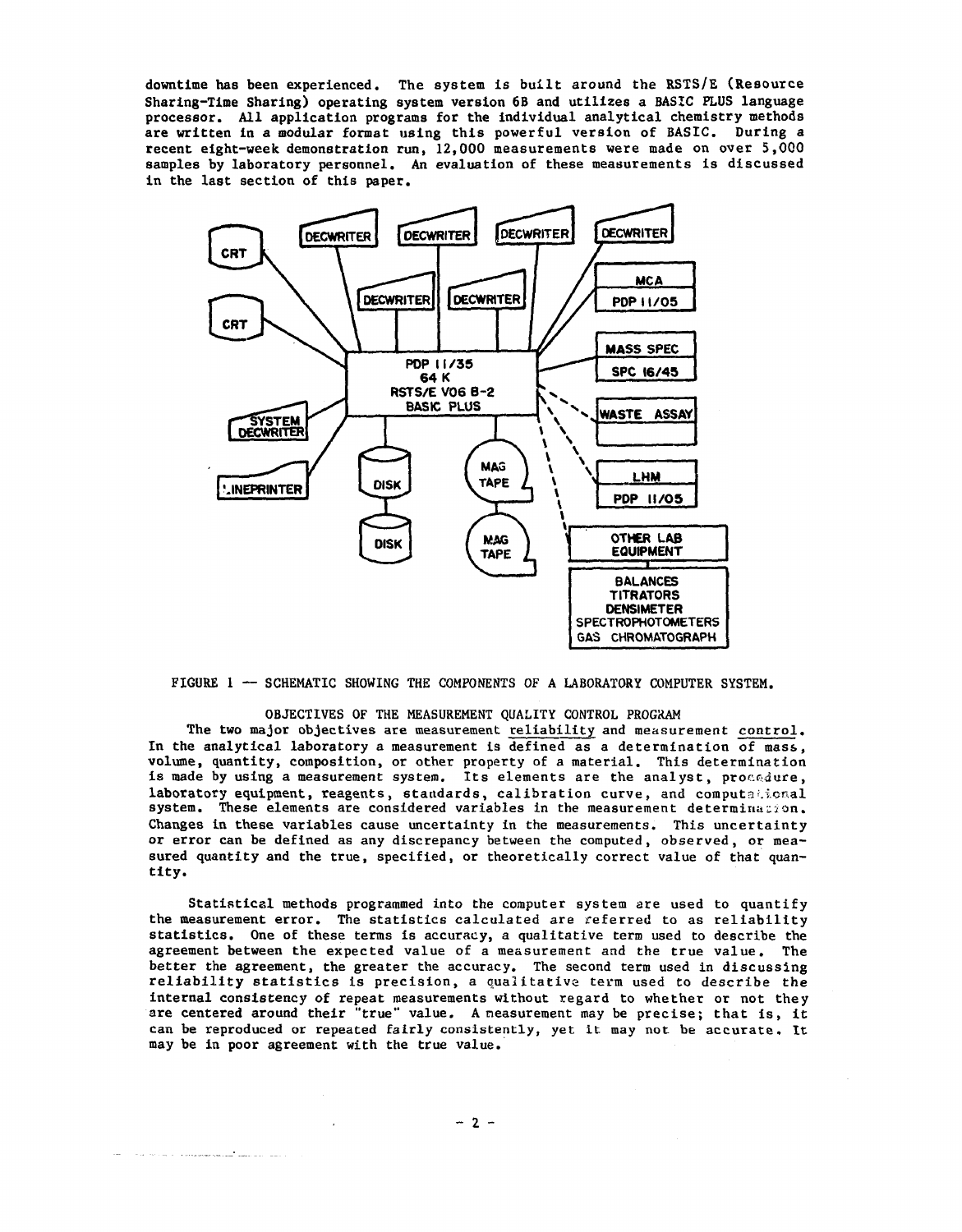When the accuracy and precision of a measurement system has been determined it is possible to work at controlling the variables in the measurement system. Laboratory management will adjust or develop a measurement system until it produces measurements of desired quality. A three standard deviation control limit has been established for all routine measurement systems.

Quality control standards are analyzed using the measurement system until enough data are obtained to calculate the accuracy and precision. These data are grouped for each standard and their means and variances are calculated. The variances are then fitted to one of four models by standard regression techniques to obtain a fit which smooths the variances as a function of each standard's known value. This equation is used to predict the variance for a measurement. A second regression is made to establish a bias correction prediction equation, which is a function of the reported value and is inversely weighted according to the previously calculated variances. Both first and second degree polynomials are used. The variance statistics are used to set the control limits. Future measurements of these quality control standards must fall within a three standard deviations limit or the measurement system is determined to be out of control.

The laboratory computer system has been used to automate this control function for the analytical chemistry measurement processes. The computer calculates and evaluates the quality control standards measurements and provides real-time measurement control. If a result is cut of control, the computer will not accept sample data for the analytical chemistry method until the faulty element in the measurement system is corrected.

#### OPERATIONS OF THE COMPUTER SYSTEM

In a plant where over 200 samples are taken daily during full operation, computer applications play an important role in obtaining operating efficiency. Analytical chemistry measurement activities use five major computer system functions. These are listed below:

- J Communications: Process operators request sampling and analyses on batches of various plant materials via the terminals located throughout the plant. Approved analytical chemistry measurements are printed on the control room terminals.
- 2. Records; After the requests are received, analytical records are created in the computer. Each request Is given an identifying log number, so that it can be traced by both the batch identification number and the log number. Work sheets specifying the analyses required are printed for the analysts by the computer.
- 3. Calculations and Data Evaluations: Several pieces of laboratory equipment are interfaced directly to the computer. This feature saves time and eliminates transcription errors. Several Mettler/Parr Density Meters are interfaced. The density measurement system includes a density meter, water bath, digital thermometers. and interface equipment as shown in Figure 2.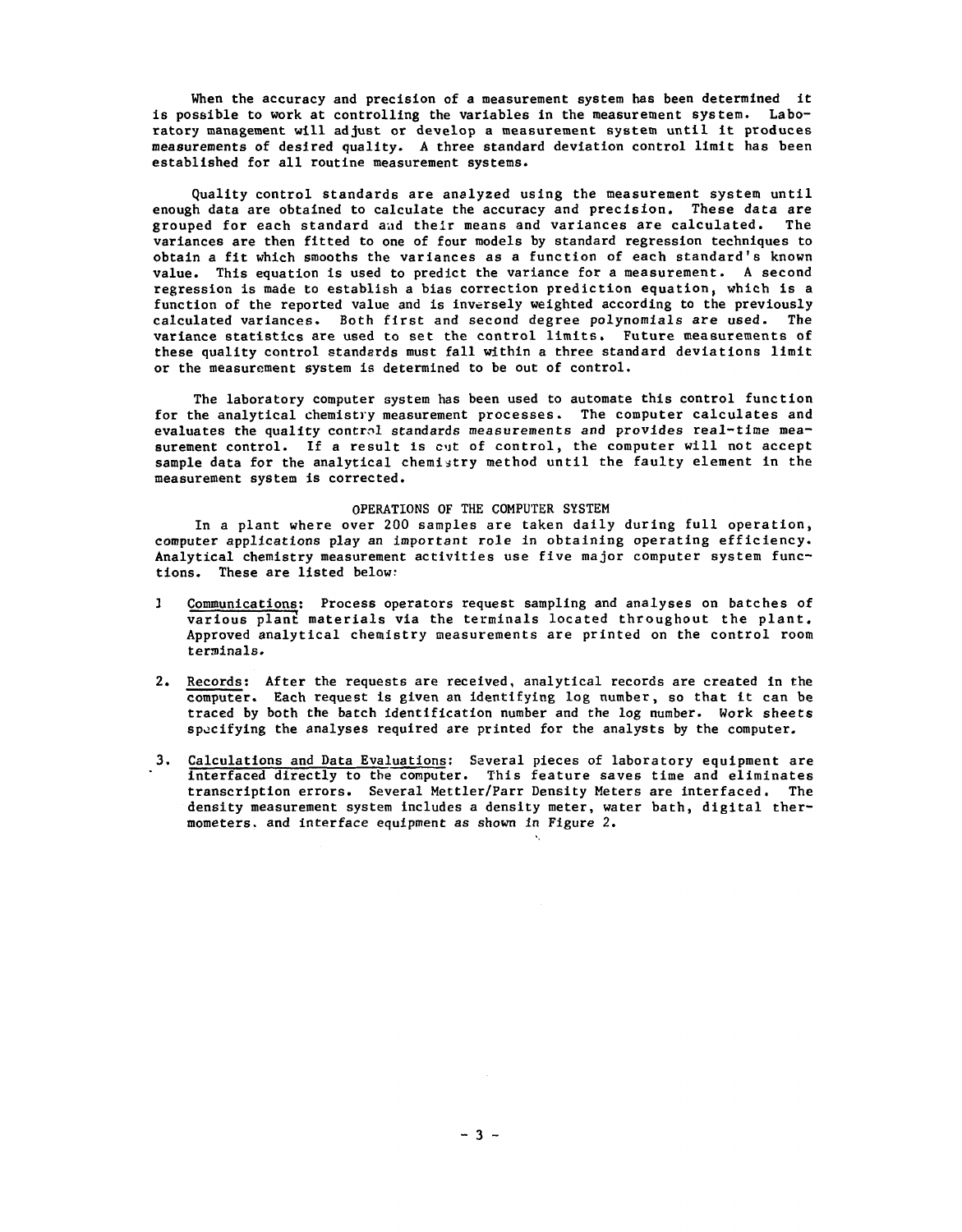

The analyst is required to type information on the interface keyboard, as requested by the computer. If he does not correctly respond to the computer's request, the sample measurement is not completed. Table I shows the dialogue between the analyst using the density measurement system and the computer.

# TABLE I

# DIALOG BETWEEN AN ANALYST AND A COMPUTER INTERFACED TO A DENSITY METER

| Computer Printout             | Analyst Input |                                               |
|-------------------------------|---------------|-----------------------------------------------|
|                               | DATA          | Program called up                             |
| $08 - JAN - 79$ , 14:43       |               | Date/Time                                     |
| CREW/ANALYST?                 | B/732         | Crew/Employee Number                          |
| METHOD?                       | $DN-DM-1-A$   | Density method                                |
| INSTRUMENT A, B, C, D, E?     | Е             | DMA-55 instrument                             |
| CALIBRATE?                    | N             | Not done routinely                            |
| LAST CONSTANT = $.170043$ E-3 |               |                                               |
| QC OR SPL?                    | <b>SPL</b>    | Analyst specifies                             |
| NO OC RUN YET THIS SHIFT      |               | Program locked out                            |
| QC OR SPL?                    | QC            | Control is specified                          |
| <b>QC NUMBER?</b>             | 2DNØ1533      | ID from label                                 |
| TEMPERATURE?                  | 25.01         | Manual input in °C                            |
| DEN, PER, CONC?               | <b>DEN</b>    | Density reading specified                     |
| INTRODUCE SAMPLE              |               | Measuring cell filled                         |
| TYPE Y WHEN READY             | Y             | After cell is filled                          |
| EQUILIBRATING?                |               | Temperature being adjusted                    |
| DEN $(0)$ .99684              |               | Interface reads the                           |
| DEN (Ø) .99688                |               | instrument signals,<br>prints the densities   |
| <b>DATA</b>                   |               | Measurement starts                            |
| DEN (1) .99688                |               | Nine readings taken at<br>specified intervals |
| DEN (n) .99691                |               | and printed                                   |
| $DEN = .99689$                |               | Average density                               |
| $Q$ 25 DEG $C$                |               | Temperature                                   |
| RESULTS OK (Y OR N)?          | Y             | Results approved                              |
| RESULTS IN LIMITS             |               | Measurement $-$ OK                            |
|                               | $- -$ OR $-$  |                                               |
| "QC SPL OUT OF LIMITS,        |               | System out of control                         |
| ANALYZE ANOTHER STANDARD"     |               |                                               |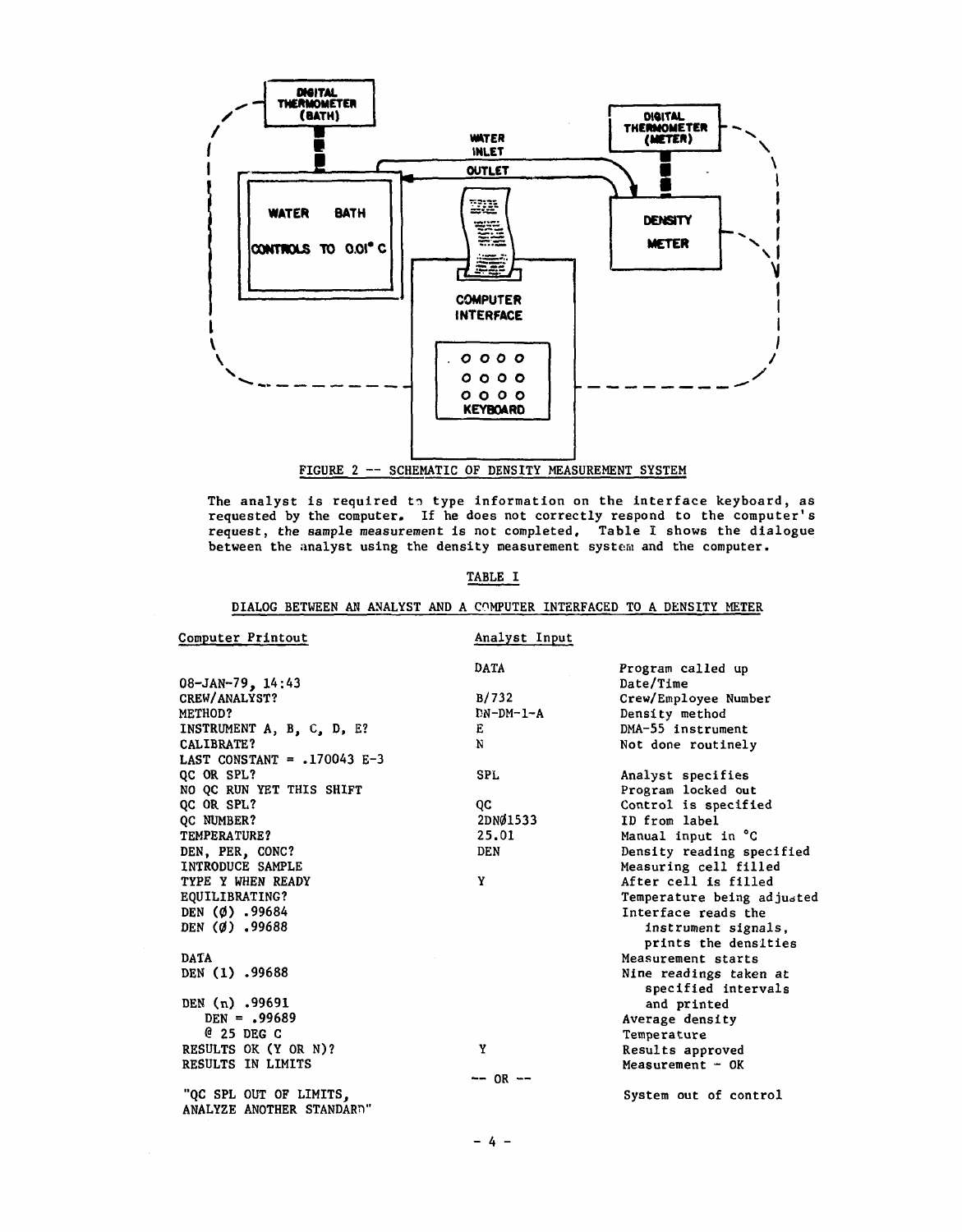Computer programs have been written for each analytical chemistry method to calculate the measurement result using input from the analyst. The analyst must approve the calculation before the result is stored in the computer record and communicated to the requestor.

Process samples and quality control standards have specification parameters or control limits for each measurement point. The computer compares the measurement with the appropriate parameters or limits and prints out its evaluation for the analyst. This feature allows the analyst, supervisor, and requestor to know how the sample or standard compares to the specified parameter or control limitG.

If the measurement made on the quality control standard exceeds the control limits, the calculation program will not accept the data used to calculate plant sample measurements. The analyst must check the components of the measurement system and correct any that are abnormal, then analyze another standard. Two criteria must be satisfied before the plant samples can be analyzed.

- a. A quality control standard must be analyzed each eight-hour shift, before plant samples are analyzed.
- b. The standard's measurement must be within the control limits.

This function provides real-time measurement control.

- 4. Measurement Reliability: Provisions are made in each calculation program to correct each measurement for the average measurement system bias and to calculate the standard deviation. This is accomplished by using the equations derived from the statistical evaluation of data obtained from the last 100 quality control standards, as described in the fourth paragraph of the preceding section. This application of the quality control program reliability statistics provides measurements that have been bias corrected for systematic error and an estimate of the random analytical measurement error.
- 5. Reports: In addition to reporting the results to the requestor's terminal, hard copy reports are generated by the computer system on the line printer. These reports give all of the pertinent measurement information, such as analyst, date, method, bias corrected measurement, standard deviations, and units. An example of one of these reports is shown in Table II, below.

TABLE II

ILLUSTRATION OF COMPUTER PRINTED FINAL REPORT OF ANALYTICAL MEASUREMENTS

FINAL REPORT — SAMPLE 11157

Sample Point: N-34

Sample ID: QC 32

REQUESTED BY APPROVED BY AS/JPC JDS  $AS/JPC$ 

SAMPLING DATE SAMPLING SAMPLING SAMPLING SAMPLING SAMPLING SAMPLING SAMPLING SAMPLING SAMPLING SAMPLING SAMPLING SAMPLING SAMPLING SAMPLING SAMPLING SAMPLING SAMPLING SAMPLING SAMPLING SAMPLING SAMPLING SAMPLING SAMPLING S  $9 - 15 - 78$ 15-SEP-78

LOG IN LOG OUT<br>15-SEP-78, 15:33 15-SEP-78, 23:10 15-SEP-78, 15:33 15-SEP-78, 23:10<br>SAMPLING DATE SAMPLING TIME

# COMMENT

U-VI REQUESTED AND RUN SMALL AMOUNT OF SAMPLE DID NOT TITRATE ENOUGH

| <b>ANALYSIS</b> | <b>RESULT</b>          | UNITS         | SD (ISIGMA)            | <b>METHOD</b>               | <b>ANALYST</b> | DATE                                             | TIME |
|-----------------|------------------------|---------------|------------------------|-----------------------------|----------------|--------------------------------------------------|------|
| U<br>н<br>DN    | 0.5<br>3.623<br>1.1222 | G U/L<br>G/ML | 0.03<br>0.07<br>0.0006 | $U-VI-I-A$<br>$ACID-VP-1-B$ | C/LAK<br>C/LAK | $15 - SEP - 78$ $18:10$<br>$15 - SEP - 78$ 20:06 |      |
|                 |                        | AT 25 DEG C   |                        | $DN-DM-1-A$                 | C/LAK          | $15 - SEP - 78$ 20:20                            |      |

 $-5 -$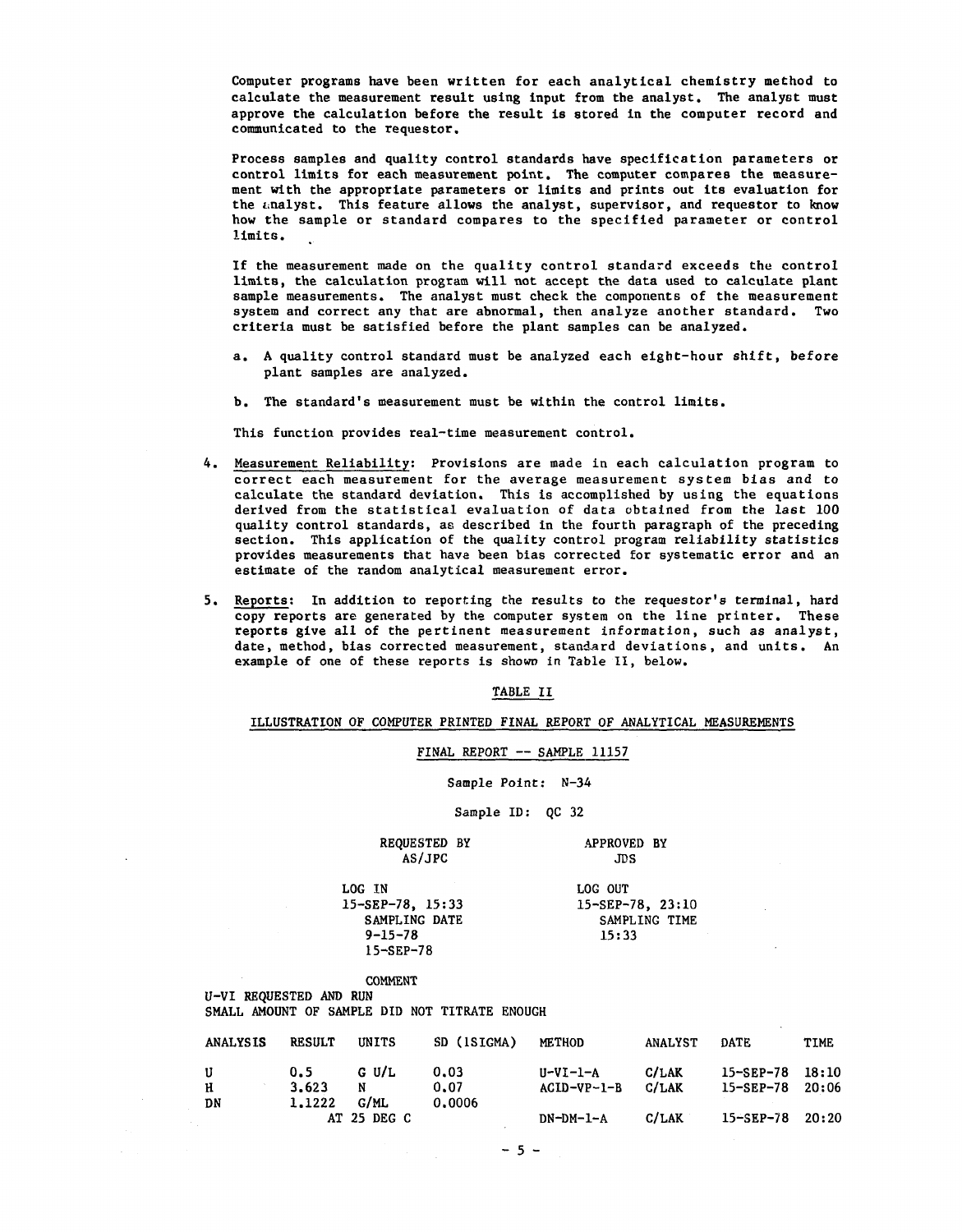The Standards Laboratory personnel of the Analytical Services Department are responsible for the implementation and administration of the measurement quality control program. They prepare the standards and reagents needed for each measurement system. They monitor the measurement systems and maintain all of the quality control records.

Surveillance of the measurement quality control program activities has been simplified by using the laboratory computer system for the following four functions:

- 1. Organization: The computer is used to organize the standards for each method and to store all identification information from a minimum amount of input from the chemist'. Two or three different sublevels of standards are prepared for each of four or five concentration levels covering the range of a method. The computer provides a listing of a sequence of identification numbers for the standards and alters the levels and sublevels to minimize analysts bias when the standards are analyzed. The sequencing assures that each level is measured an equal number of times. The sequence number, reference value, and standard deviation are stored in the computer.
- 2. Label: The computer also prints labels containing an acronym to identify the method and the sequential number. These labels are placed on the flame-sealed ampuls of standards for the method.
- 3. Surveillance: The quality control chemist is able to check the status of the standards upon command from any terminal. An example of the measurements made using a fluorophotometric method is shown below in Table III. A status of all standards analyzed during the previous 24 hours is printed out daily on the standards laboratory terminal. These data are reviewed to monitor the methods currently being used.

### TABLE III

### COMPUTER PRINTED STATUS OF ANALYZED QUALITY CONTROL STANDARDS

QC STATUS (Chemist Call-Up Program)

 $\mathcal{L}$ 

? ACRONYM \* 2U02 (Chemist Specifies Method and Instrument Acronym)

| $STD$ # | <b>REF</b> | EXP  | <b>BIAS</b> | SD  |     | IN/OUT DEVIATION | C/A DATE          |
|---------|------------|------|-------------|-----|-----|------------------|-------------------|
| 501     | 1.00       | 1.15 | .15         | 0.1 | ΙN  | 1.5              | E/JAL 27-JAN-79   |
| 502     | 1.1        | 1.05 | $-.05$      | 0.1 | IN  | $-0.5$           | $A/CJA$ 31-JAN-79 |
| 503     | 13.0       | 15.8 | 2.8         | 1.3 | ΙN  | 2.15             | $E/JAL$ 03-FEB-79 |
| 504     | 12.7       | 15.2 | 2.5         | 1.3 | ΙN  | 1.92             | $B/LAK$ 06-FEB-79 |
| 505     | 56.0       | 62.0 | 6.0         | 2.5 | ΙN  | 2.4              | E/JAL 07-FEB-79   |
| 506     | 58.5       | 66.5 | 8.0         | 2.5 | OUT | 3.2              | $E/JAL$ 07-FEB-79 |
| 90005   | 30.0       | 36.0 | 6.0         | 1.5 | out | 4.0              | E/JAL 07-FEB-79   |
| 90006   | 30.0       | 29.0 | 1.0         | 1.5 | ΙN  | $-0.33$          | $E/IAL$ 07-FEB-79 |

4. Computation: Each month the plant is operated, all of the measurements of the quality control standards are statistically evaluated by the computer. The means for all the experimental data and their associated standard deviations are calculated for each standard. Equations are determined for predicting bias corrections and estimating the standard deviation for each measurement by least squares regression analysis. Other computations are made to determine each analyst's measurement capabilities and to compare the measurement system's performance with the statistics from the preceding evaluation.

Additional measurement quality control program activities will be computerized in the future.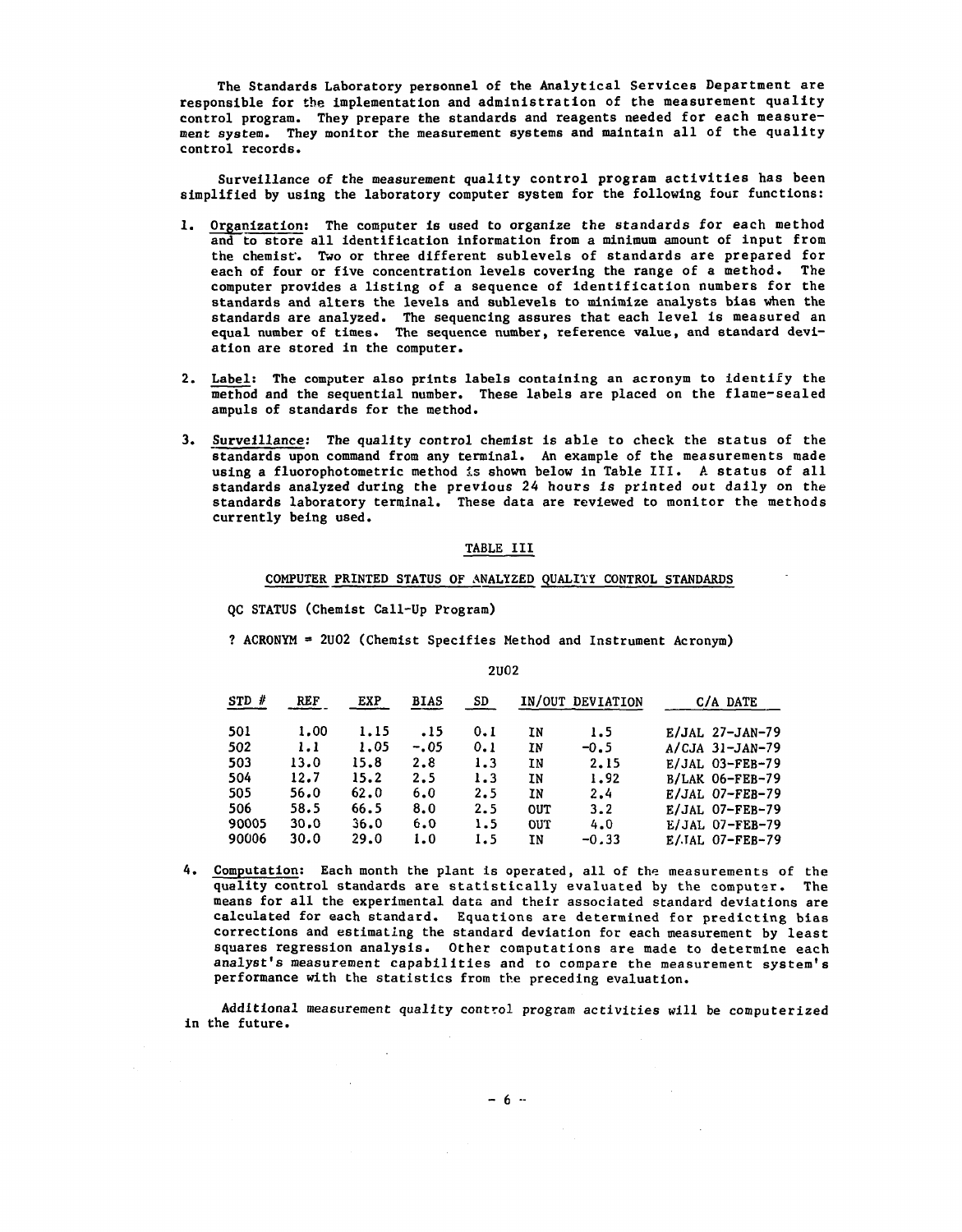### OBSERVATIONS OF A PROGRAM DEMONSTRATION

The measurement quality control program has been tested during a plant demonstration Over an eight-week period, nearly 12,000 measurements were made- Of this total 1.165 were quality control standards.

These measurements were made by analysts having limited experience with the measurement systems. The table below indicates the analysts improved their measurement capabilities as they gained experience. During the first period, 17% of the standards were out of control. By the third period they had improved 30% by dropping 'their out-of-control percentage to 12%.

### TABLE IV

### SUMMARY OF QUALITY CONTROL STANDARDS ANALYZED FROM AUGUST 1 THROUGH SEPTEMBER 30(2)

|                          | Total<br>Quality Control | Out-of-Control |         |  |
|--------------------------|--------------------------|----------------|---------|--|
| Time                     | <b>Standards</b>         | Number         | Percent |  |
| $1 - AUG$ to $31 - AUG$  | 626                      | 105            | 17%     |  |
| $1-SEP$ to $15-SEP$      | 294                      | 41             | 14%     |  |
| $16 - SEP$ to $30 - SEP$ | 245                      | 29             | 12%     |  |
| <b>TOTAL</b>             | 1.165                    | 175            | 15%     |  |

The Barnwell program requires one standard be analyzed each shift a method is used. Manual systems require a bench standard having a known reference value be analyzed by the analyst to check out the method- Additional unknown standards are routinely analyzed to provide data free from analyst bias, for determining the random analytical measurement error. The analyst may rationalize that he can use a method even if the bench standard is a little out of the control limits- There is no physical control over the measurement process. The automated program Has eliminated the necessity of running more than one standard if the method is in control. The computer evaluates the measurements to provide real-time measurement control. The actual analytical effort expended in measurement quality control has been about 10%. Future use of the computerized measurement control program may reduce this percentage over extended periods of operation.

This computerized methods quality control program has provided an assurance that the methods measurement systems are functioning satisfactorily within prescribed limits before they are used. It provides an instant recertification program for the analyst, as he demonstrates his performance each time he analyzes a quality control standard. This system has proven to be influential in stimulating improvements in analysts measurement capabilities.

#### SUMMARY

By using a PDP 11/35 computer system to generate analytical records, provide assurance that measurement systems are in statistical control, assimilate data, calculate measurements, apply reliability statistics, evaluate results, and issue final reports it is possible to produce reliable analytical chemistry measurements in an efficient and economical manner. The operation of the Barnwell computerized measurement quality control program requires about 10% of the analytical laboratory personnel's effort.